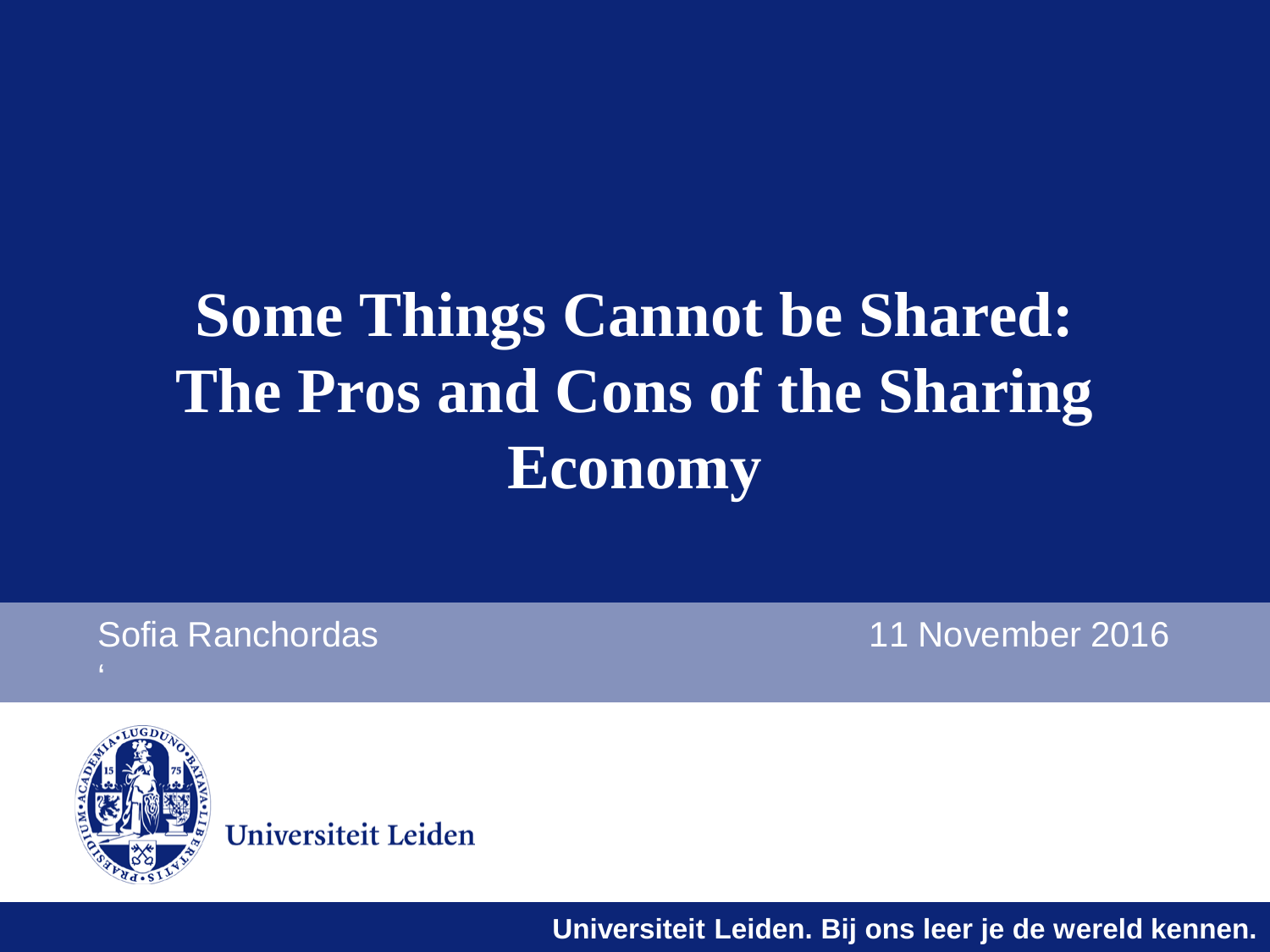#### **Outline**

- 1. What is the Sharing or the Platform Economy?
- 2. Sharing and Quasi-Sharing; Regulation.
- 3. The Impact of Automation: Pricing and Information Exchanges;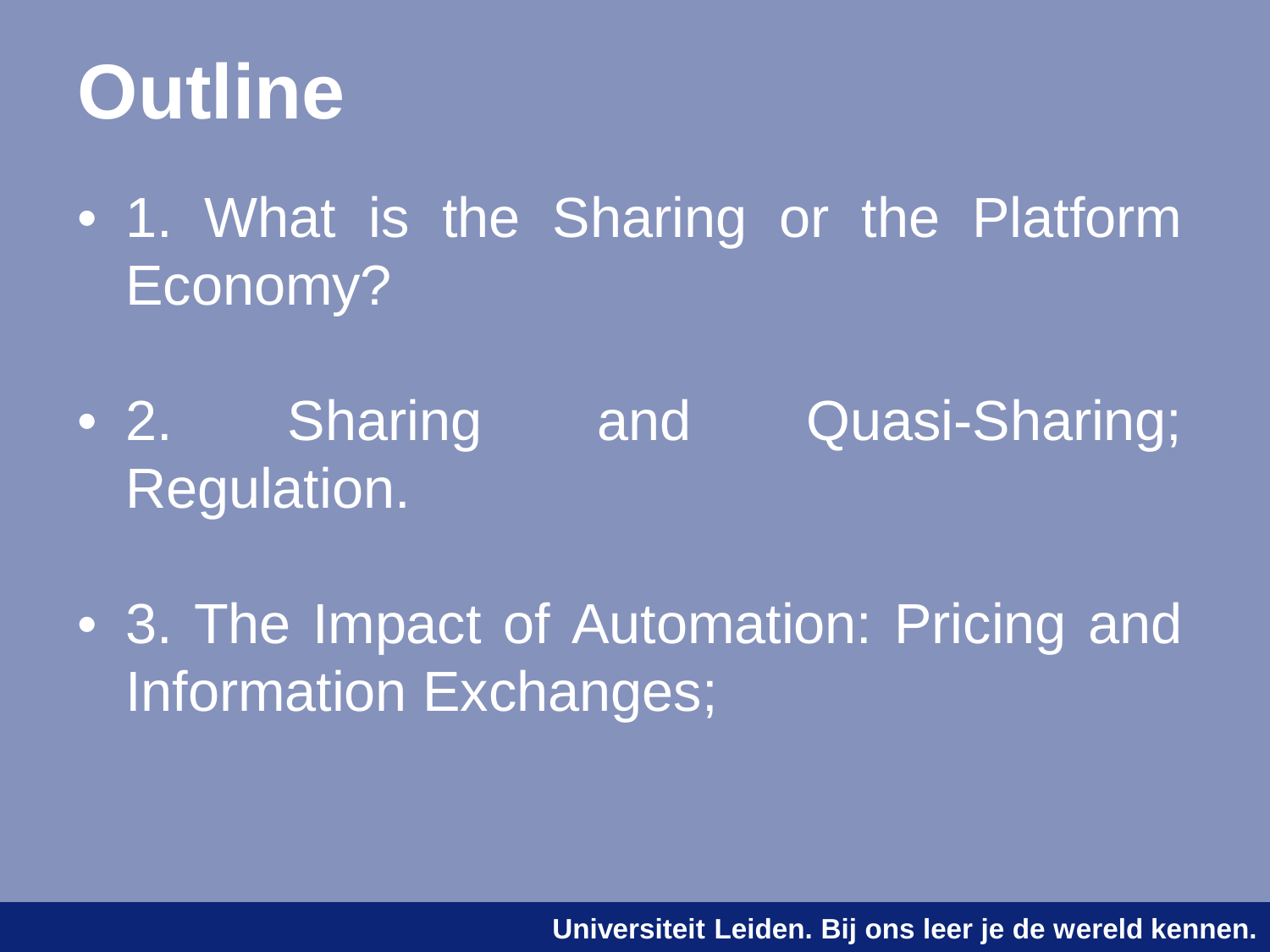#### **The case of Uber**

- 'Matchmaker'; • 'Flexibility';
- 'Sharing'

#### Legal perspective: • Uber drivers: employees? Independent contractors?



Uber drivers use pricing system provided by Uber, same prices, surge pricing, payments through Uber, limited ability to compete due to matching.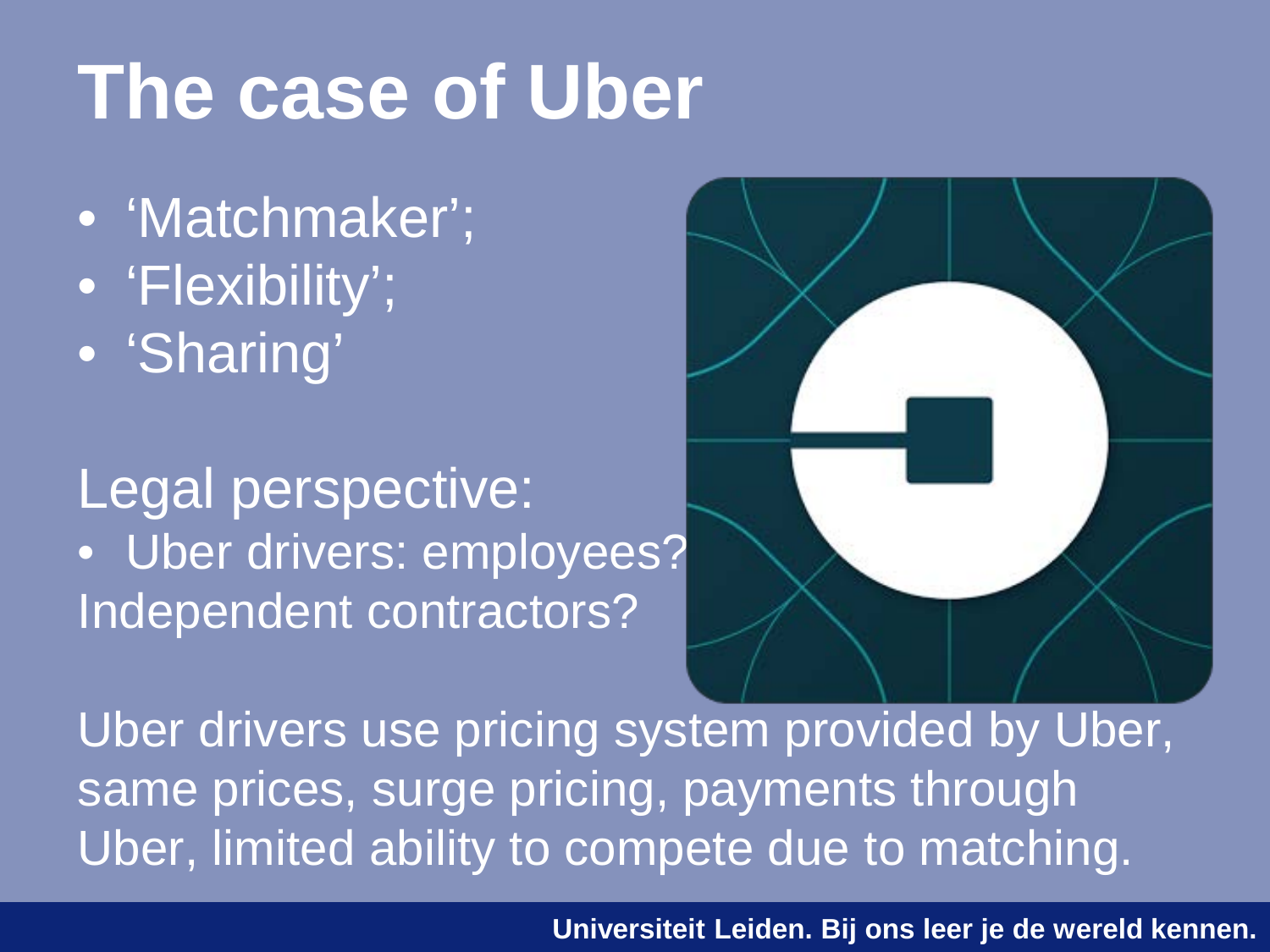#### **The Case of Airbnb**

Hosts decide ultimately on the price;

Airbnb allows and promotes diversity of products (from 'a couch to a castle')



However, Airbnb and other downstream platforms are increasingly ensuring that home-sharing resembles professional accommodation;

Newcomers 'advised' to charge lower prices.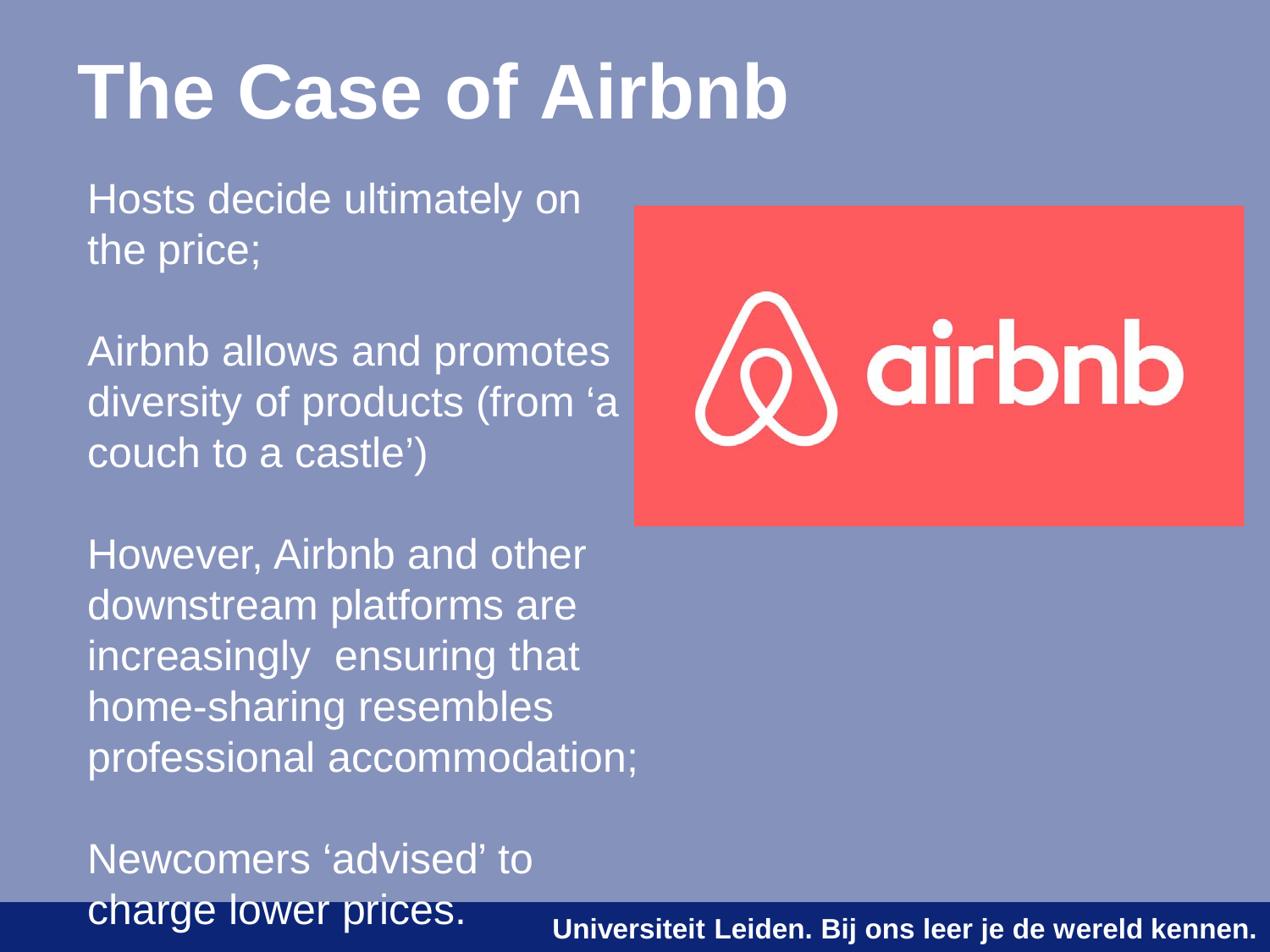#### **The Case of TaskRabbit**

Providers may charge their own prices;

Competition on price and quality of services. Importance of rating.

However, 'surge pricing' (QuickAssign)

Other platforms ( for example, housekeeping - Helpling) do not allow service providers to charge their own prices but allocate markets.

# **Task Rabbit**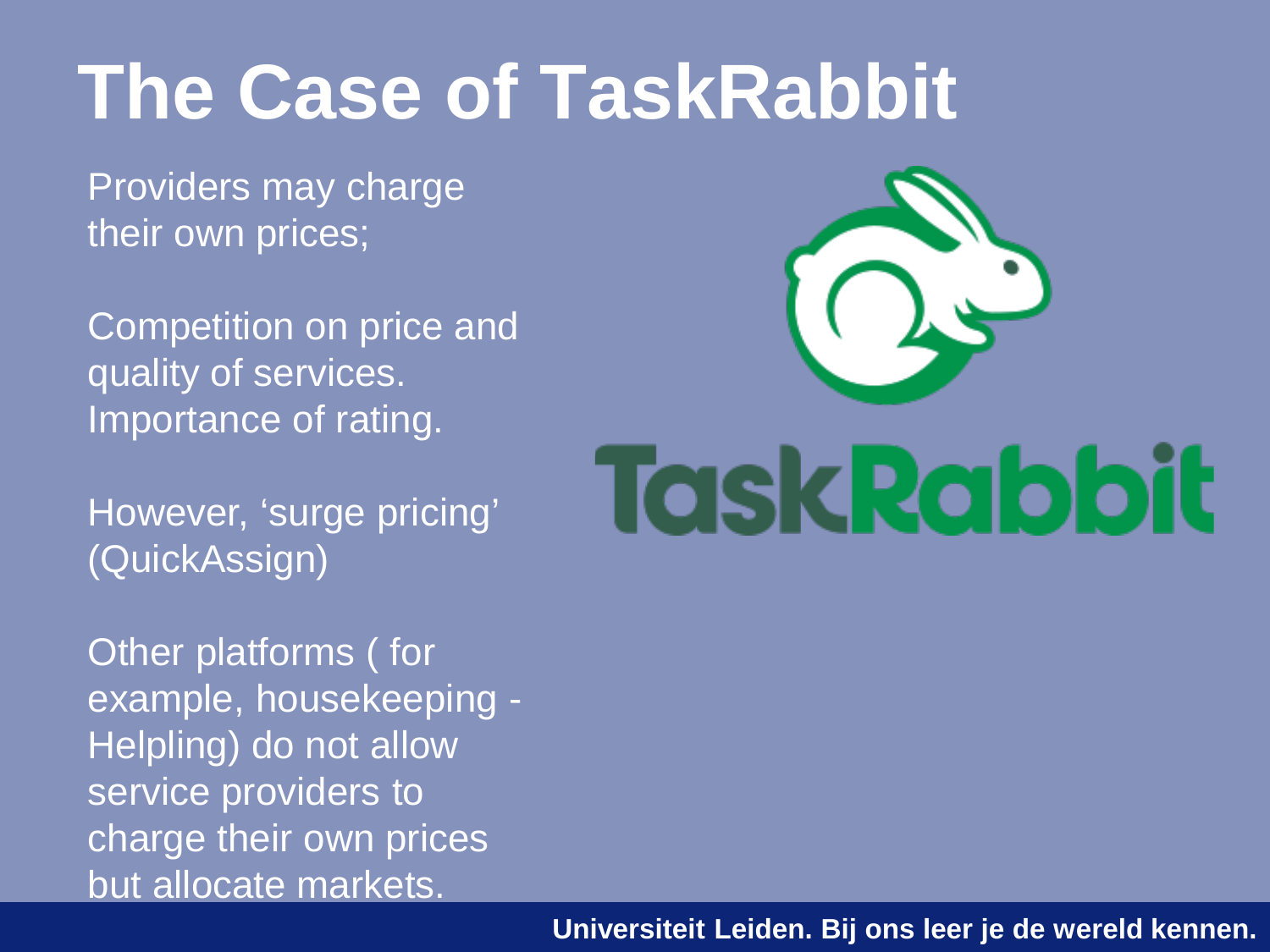**1. Sharing and Quasi-Sharing (I)** • 'Sharing' as a business model;

• Positive social interaction, collaboration.

• **Four broad categories: recirculation of goods, increased utilization of durable assets, exchange of services, and sharing of productive assets**.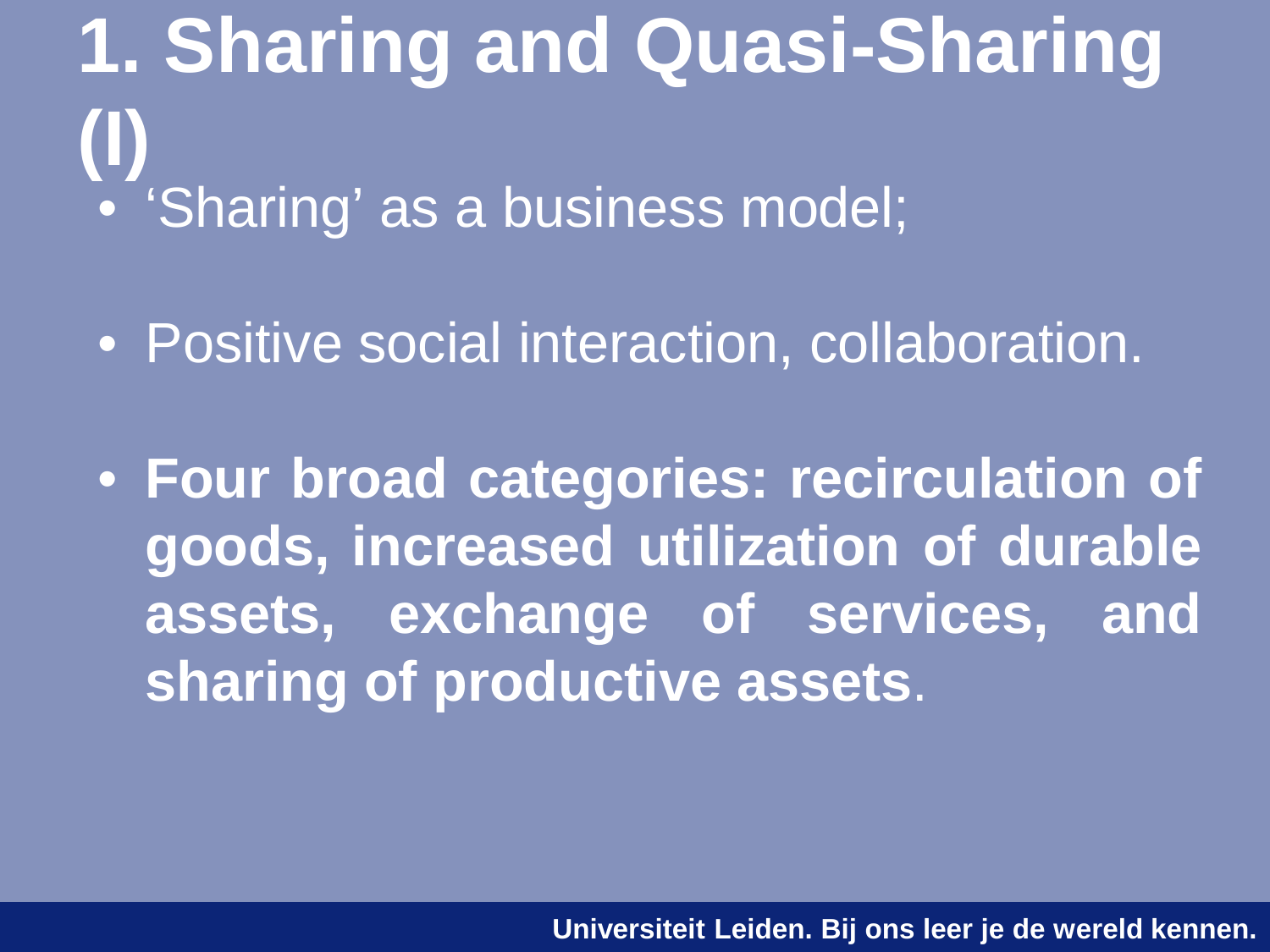**Sharing and Quasi-Sharing (II)** • Collaborative economy vs. Sharing economy;

• New consumption model facilitated by digital intermediaries, based on informal and on-demand transaction where no ownership is transferred.

• The Sharing Economy has however changed in the last years.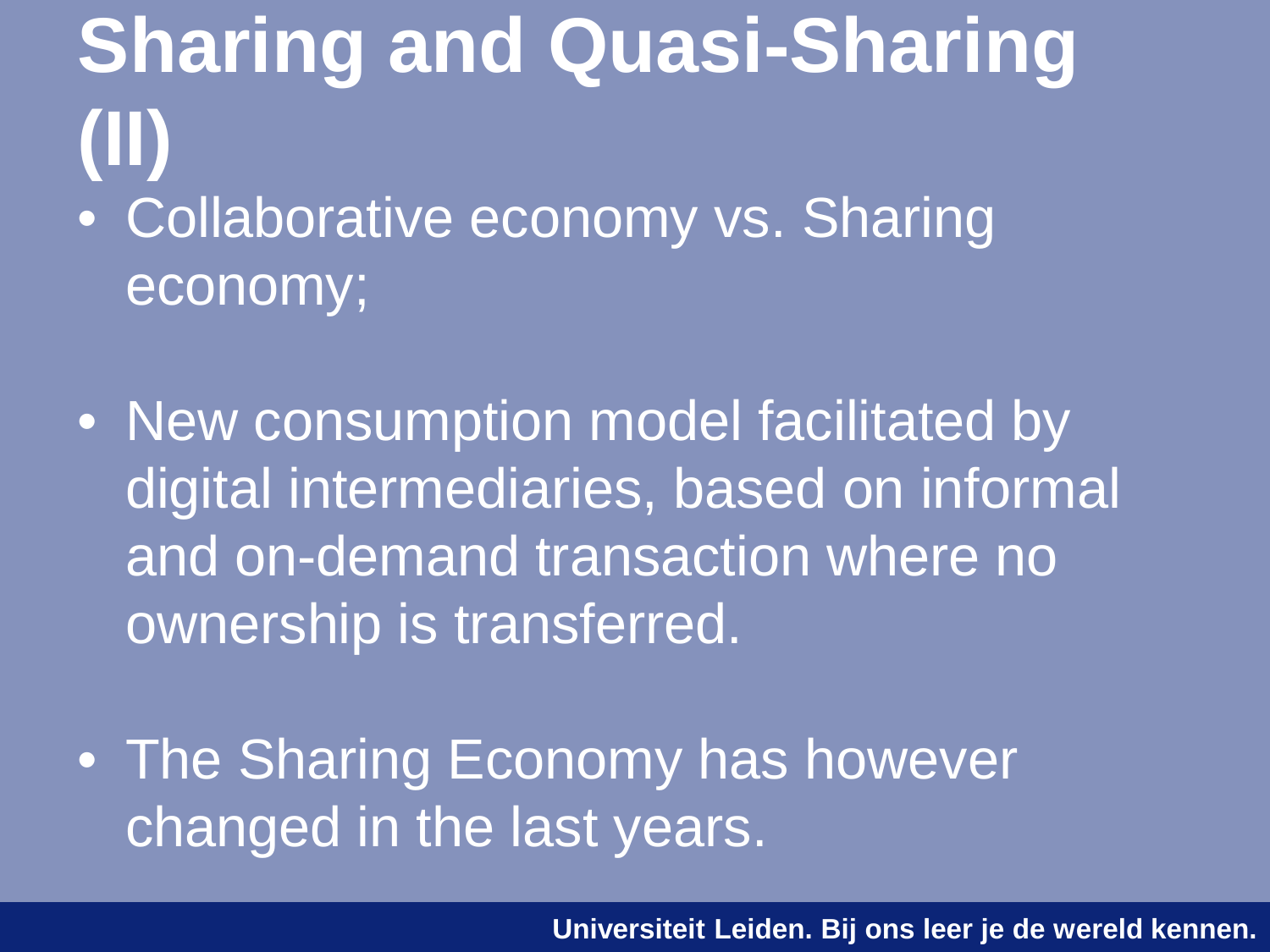

"My mom wants to know if she can borrow a cup of high-fructose corn syrup." Teld kennen.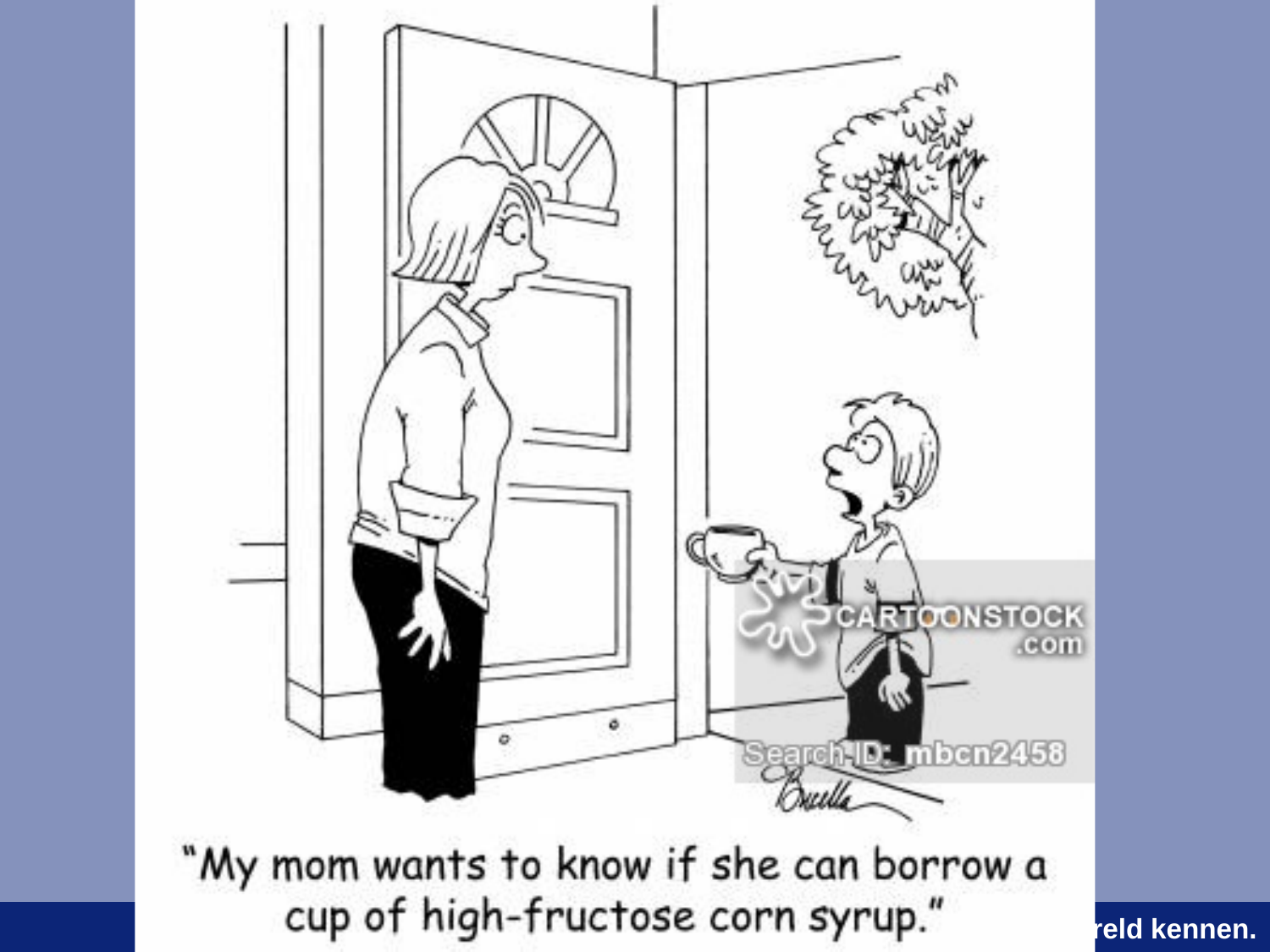#### **Guesty: become the 'Super Host'**

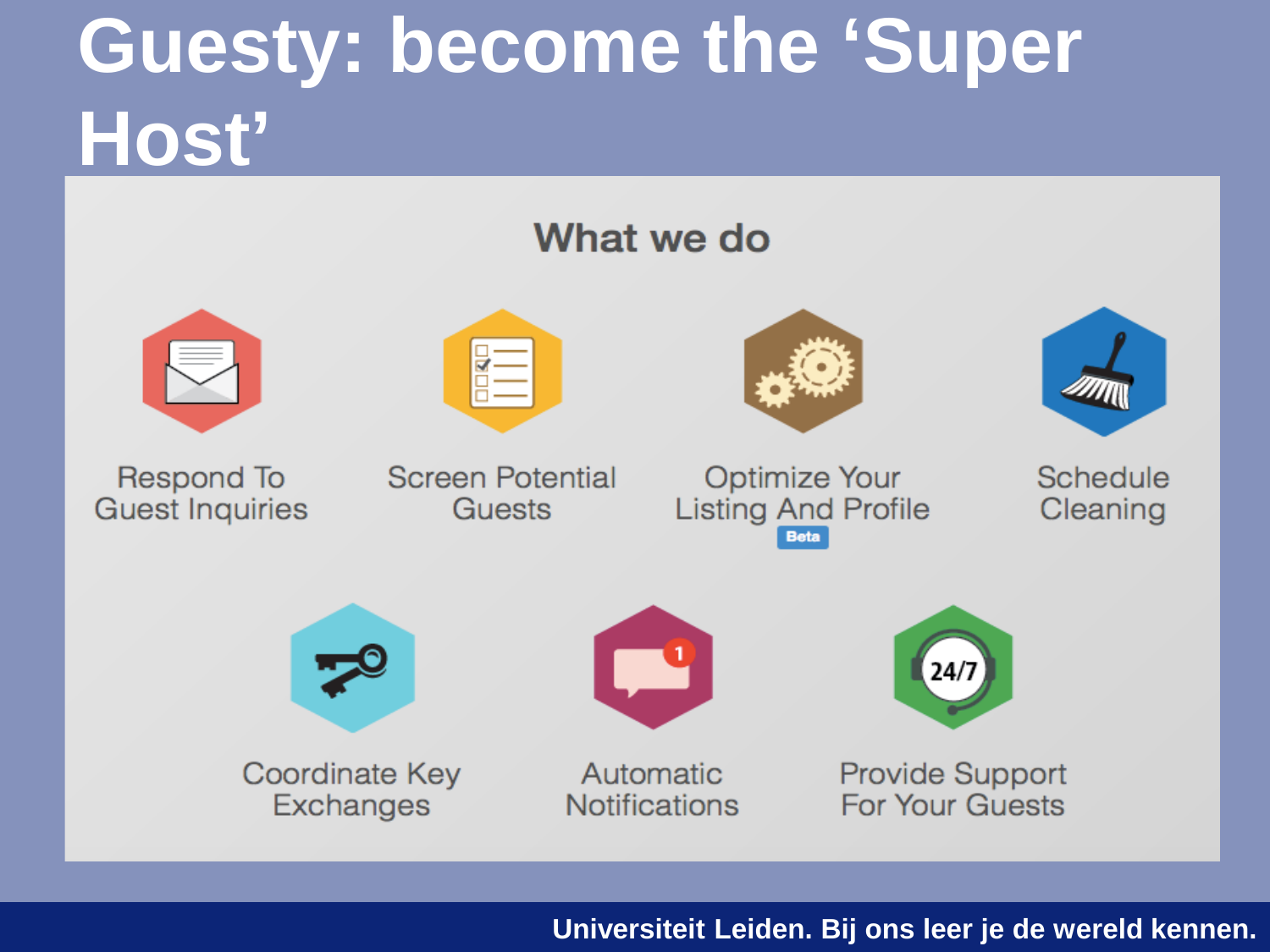**Sharing and Quasi-Sharing (III)** The 'real' sharing economy is collaborative… ….promotes intermediated, sustainable peer-to-peer exchanges;

….relies upon the communication or distribution of excess capacity (*e.g*., empty seat in a car offered to someone traveling to the same destination as promoted by Blablacar);

**Universiteit Leiden. Bij ons leer je de wereld kennen.** does not e ploit independent contractors in dependent contractors in the ploit independent contractors in the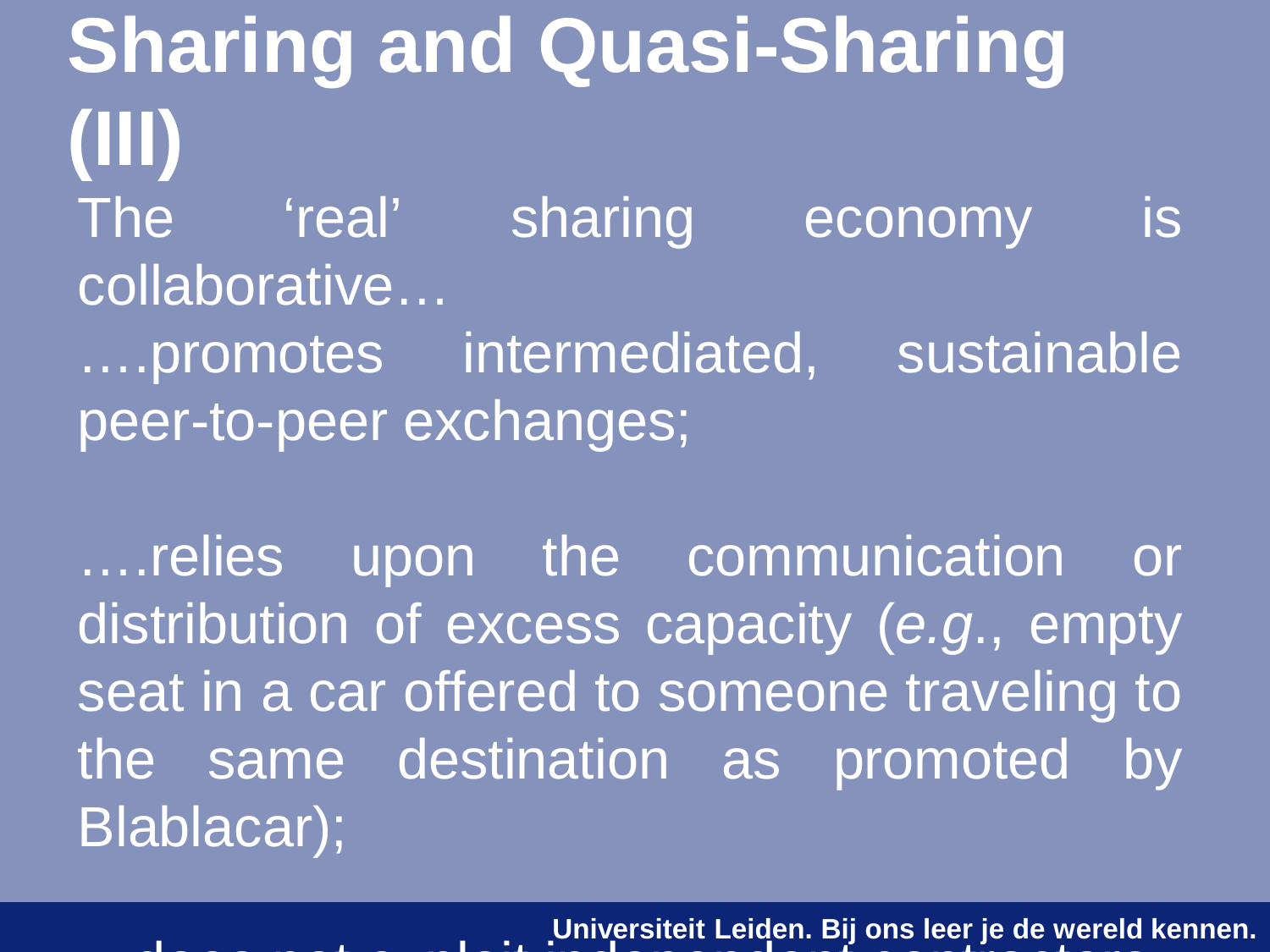**Sharing and Quasi-Sharing (IV)** Quasi-Sharing..

- Sharing of underutilized good is a sustainable possibility but not compulsory (UberPool, Airbnb-guest room vs. entire apartment);
- Relies on low wages, limited social security protection;
- Real alternative to professional services.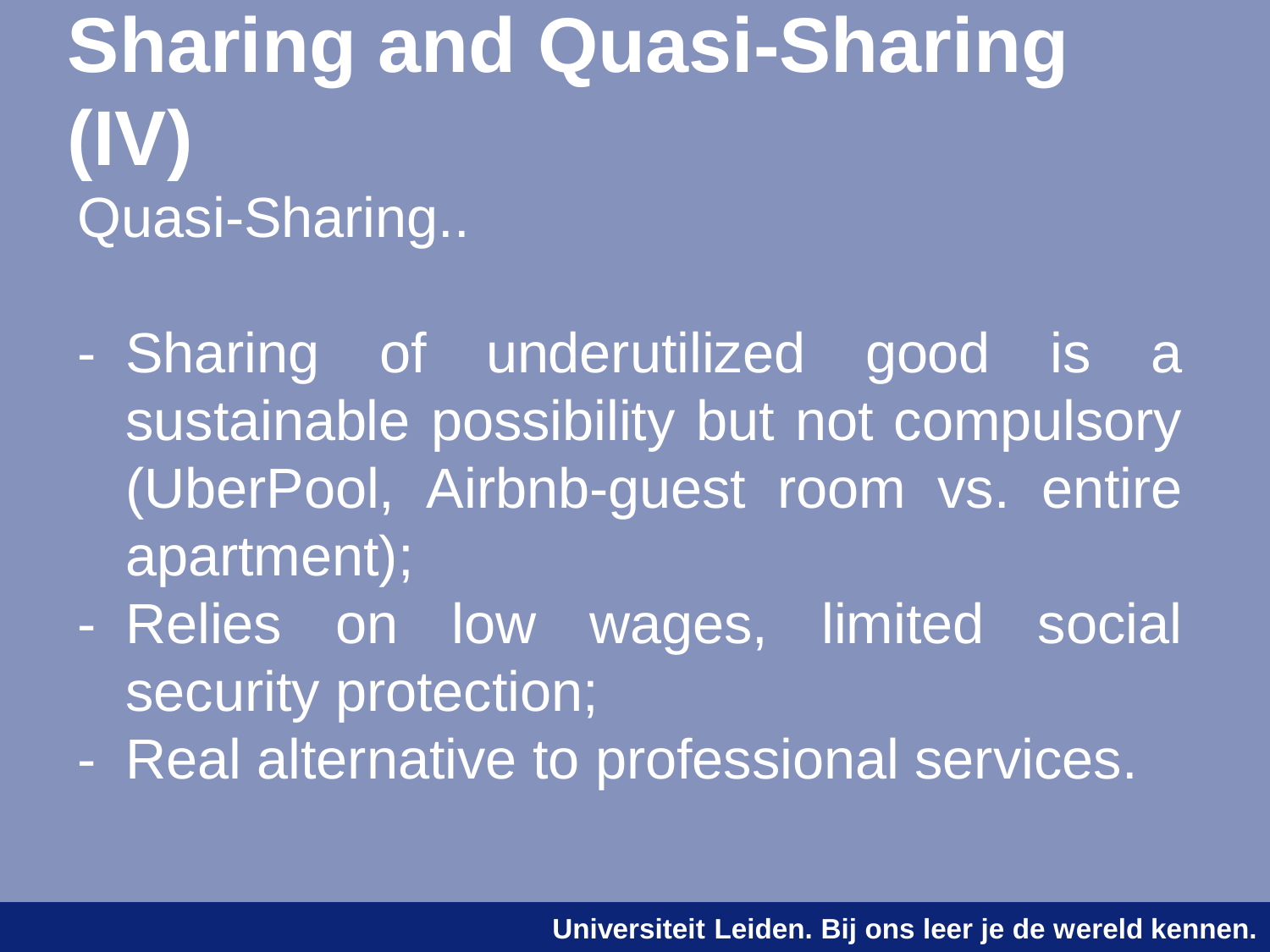#### **Sharing, Quasi-Sharing and Local Regulation**

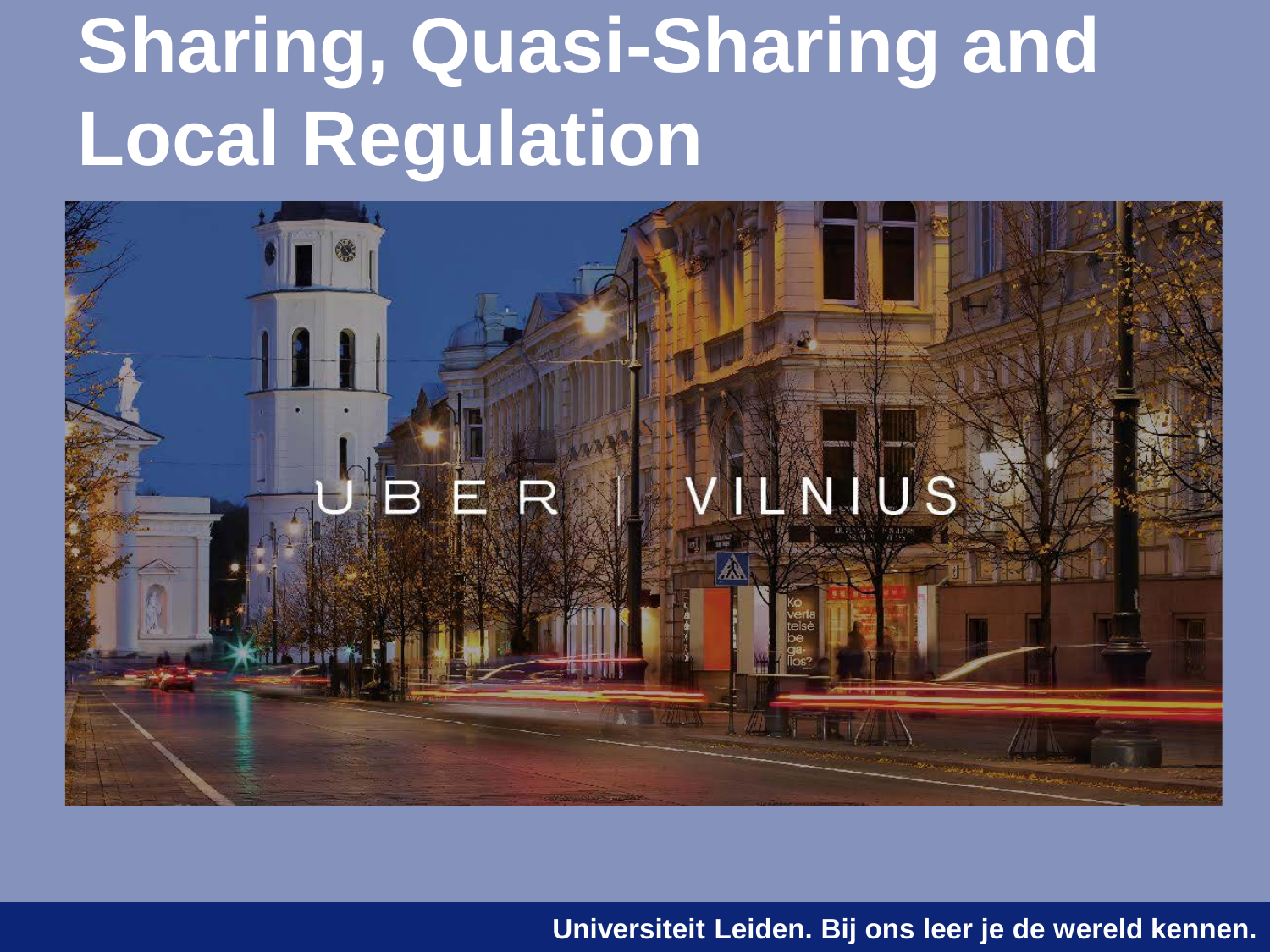### **Why Regulate?**

- Public Safety;
- Consumer Protection;
- Privacy and security;
- Universal and nondiscriminatory services;
- Platform: breach of trust, privacy, conflict resolution (?)
- Insufficiency of Reputational Mechanisms.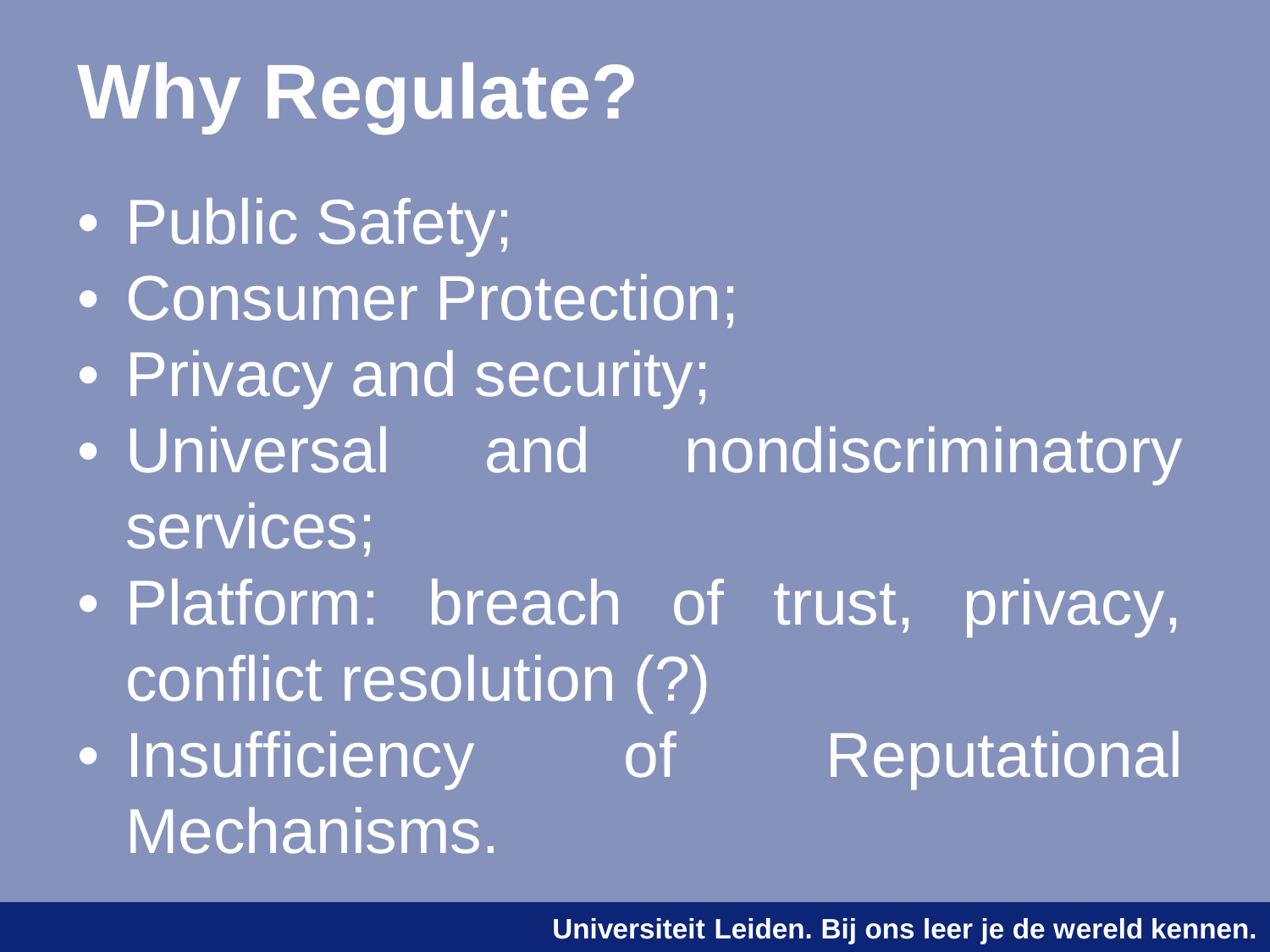#### **Regulatory options?**

• Initial 'grace' period and temporary rules;

- New rules rather than outdated rules;
- Flexible rules for innovative platforms BUT also specific regulation for digital platform;
- Key regulatory object: digital platforms as middlemen;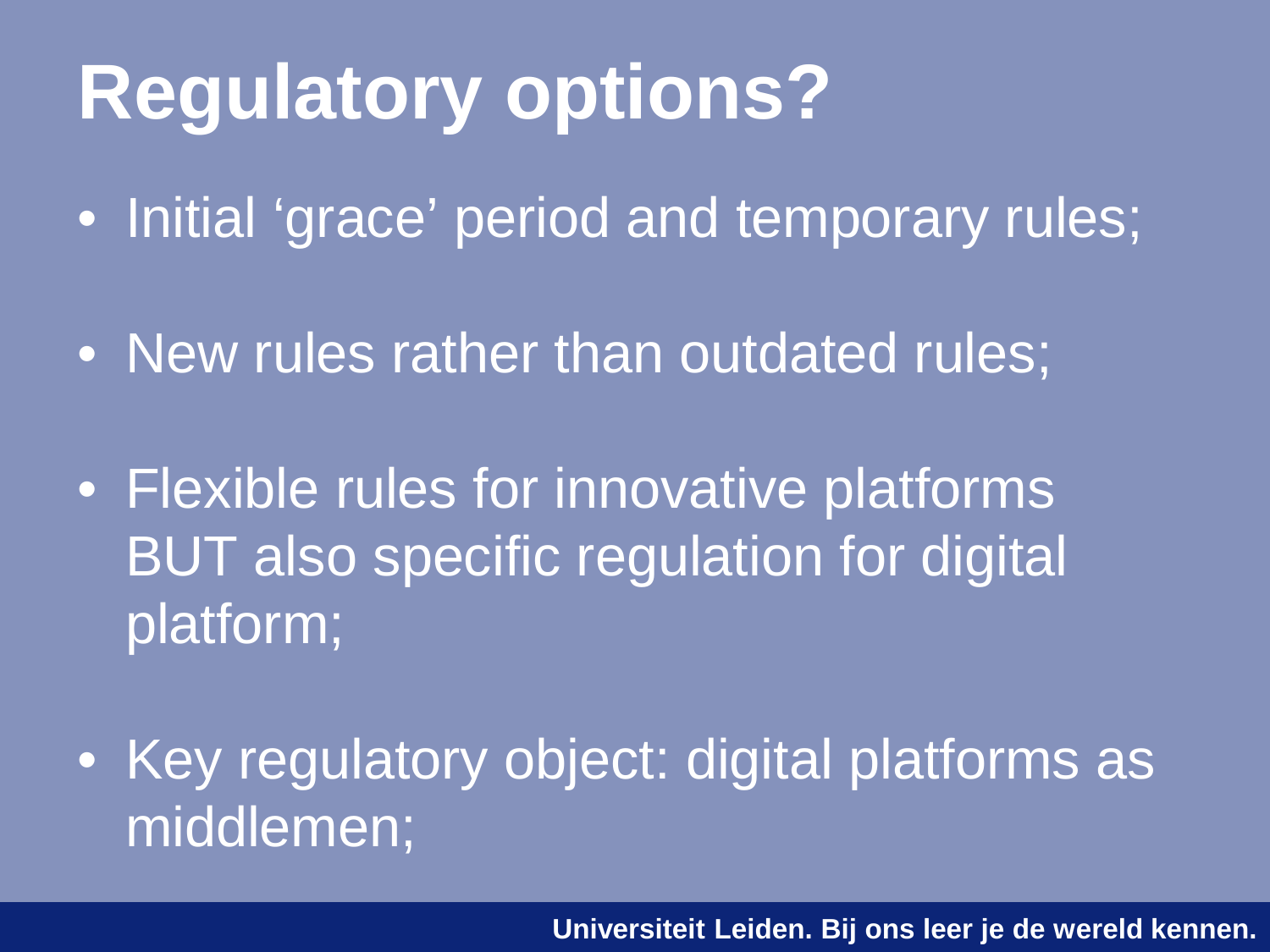## **II. Platforms and Competition Concerns (I)**

- Level-playing field and unfair competition;
- Definition of the relevant market;
- Multi-sided markets;
- "Winner takes it all".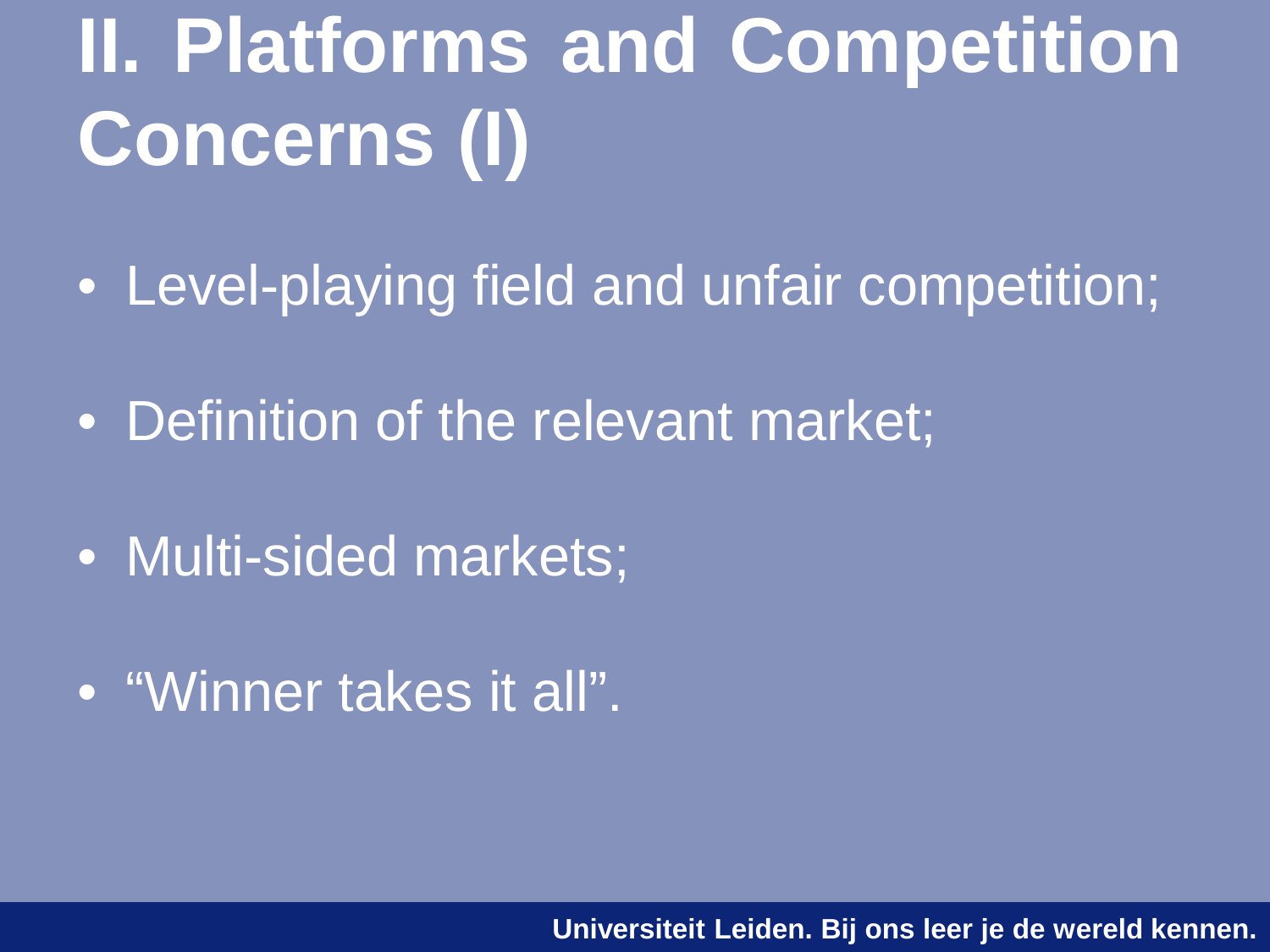### **II. Platforms and Competition Concerns (II)**

• Uber and its drivers: one or several economic entities?

• Is each entitity capable of autonomous competition on the market?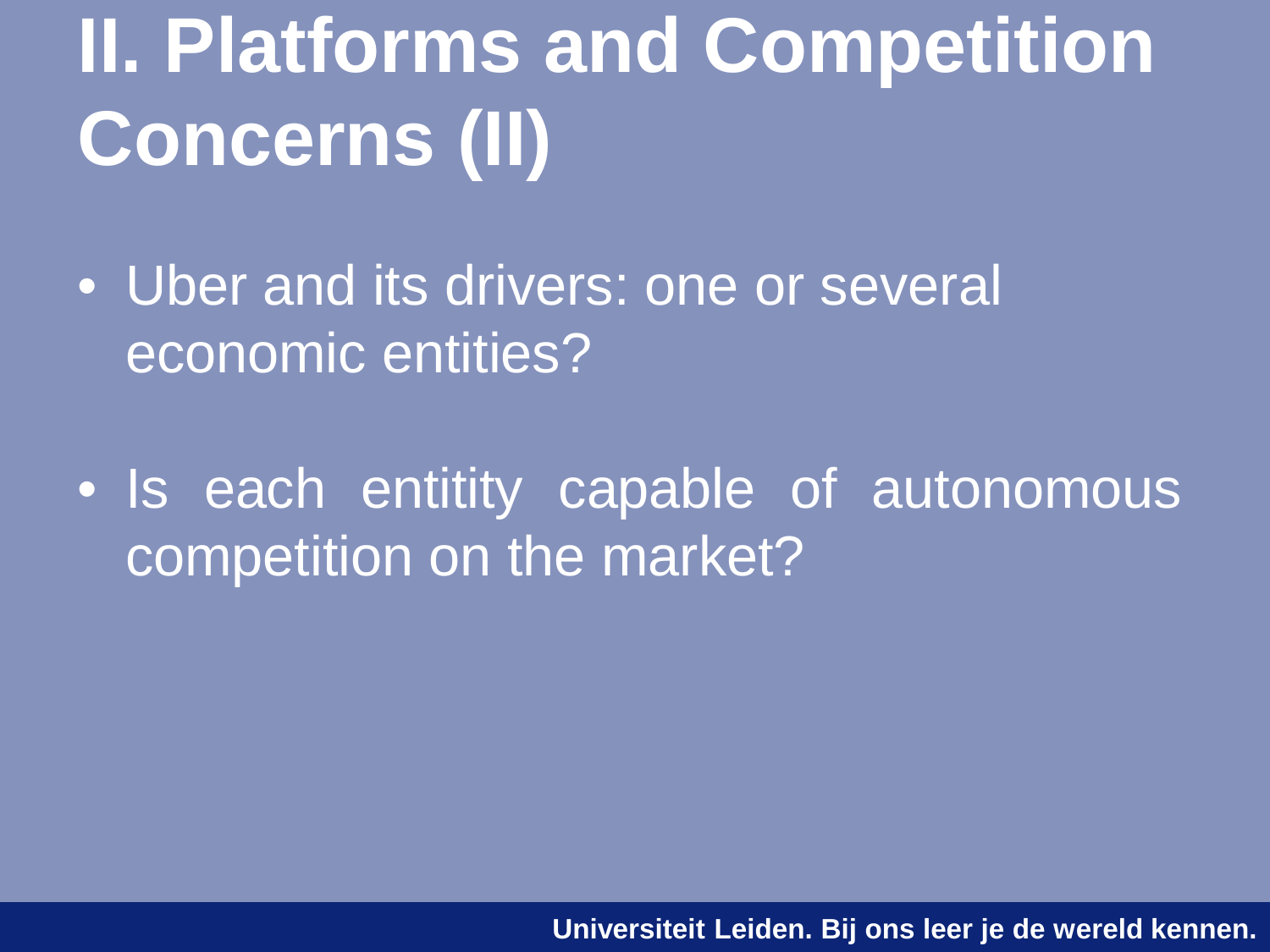**III. Information Exchanges and Pricing Algorithms (I)** • Pricing algorithms;

- Surge pricing: Uber. TaskRabbit (QuickAssign?)
- Meyer v Kalanick, U.S. District Court, Southern District of New York, No. 15- 09796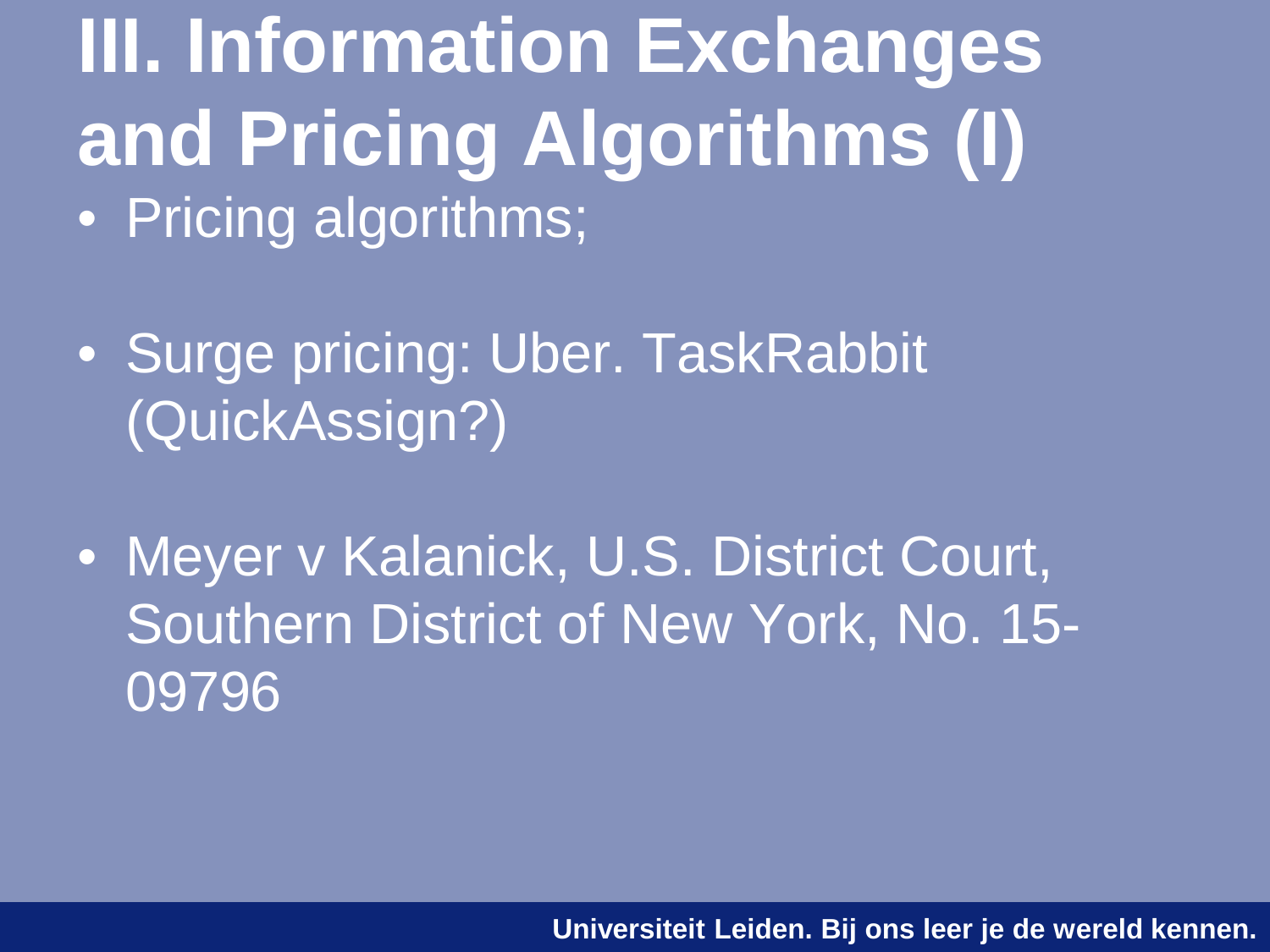### **III. Information Exchanges and Pricing Algorithms (III)**

- **Big data: collection and exchange of information outside and beyond 'smoke filled rooms';**
- *Eturas* case (C-74/14): passive modes of participation in concerted practices